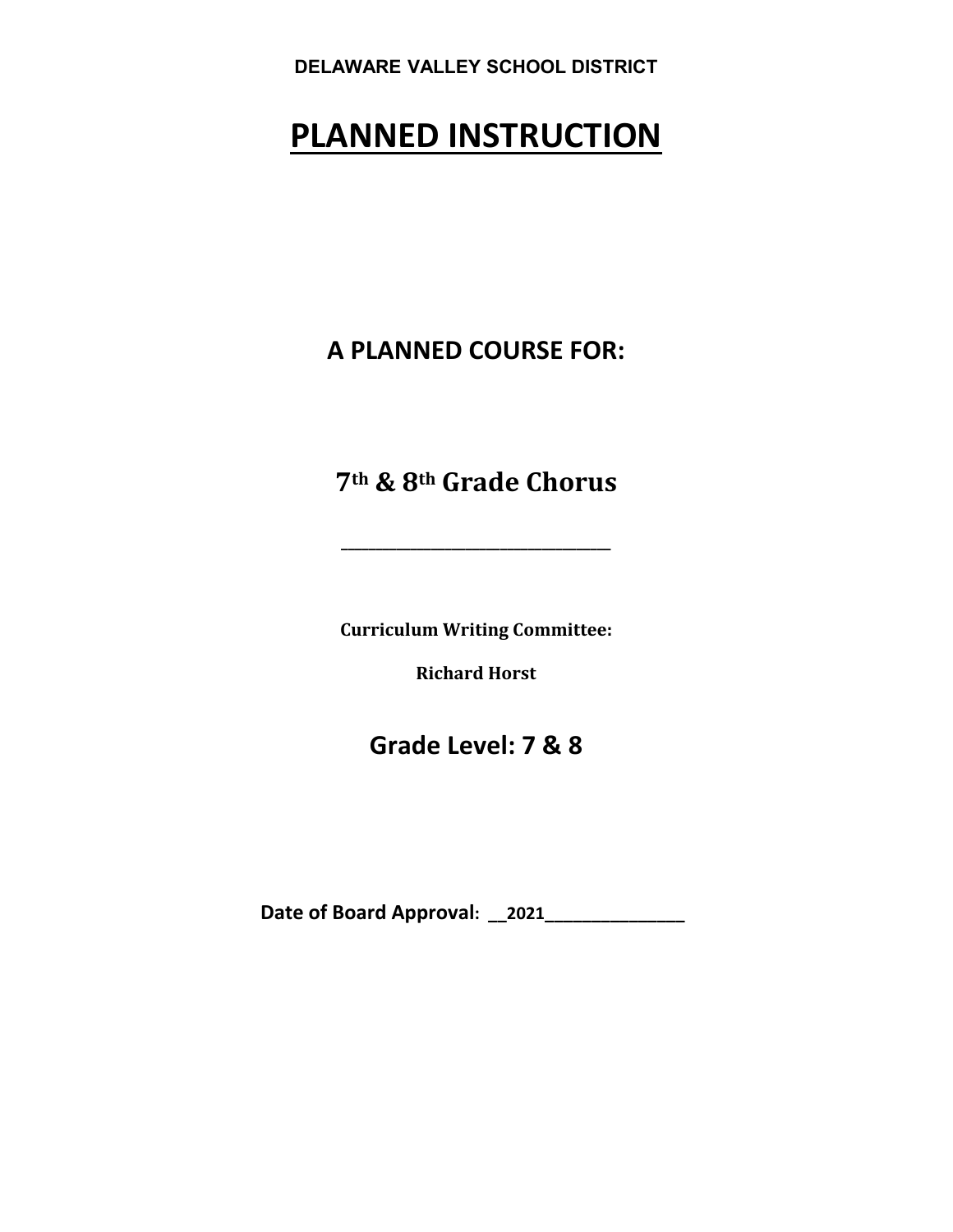| <b>Daily Preparation and Performance</b> | 50 % |
|------------------------------------------|------|
| <b>Classwork / Homework</b>              | 25 % |
| <b>Concert Performance</b>               | 25%  |

# **Curriculum Map**

#### **Overview:**

In  $7<sup>th</sup>$  & 8<sup>th</sup> Grade Chorus, students will continue to learn about the choral art as they sing a variety of choral literature representing traditional, contemporary, and world music. Throughout the year students will be increase their quality of tone production through the implementation of healthy vocal techniques, and will be able to sing in three or more parts of mixed voices consistently and accurately. The students will increase their aural skills to identify and sing intervals of a major and minor scales, as well as echo patterns. The students will also build upon their understanding of music theory to identify and perform all dynamic levels, tempos, have a greater understanding of rhythm, and will increase their literacy of standard notation through sight-singing of exercises and repertoire. Through the repertoire, students will gain a unique glimpse into various cultures and people groups through time.

Concepts learned throughout this course spiral, adding understanding and developing continually as they are used and applied throughout the length of the course. While learning new things throughout the year, students will experience some of the concepts long before they recognize and identify them in the setting of a formal lesson on that concept. Students will be able to recognize, synthesize and communicate what they experience.

#### **Time/Credit for the Course:** 1 credit – 180 days

#### **Goals:**

- **1. Marking Period One -Overview with time range in days: 45 Understanding of:**
	- Good, healthy vocal technique and sound production
	- Reading standard music notation independently
- **2. Marking Period Two -Overview with time range in days: 45 Understanding of:**
	- Greater understanding of the relationship of the major and minor scale.
	- Growing independence of part singing in the context of key/key signature
	- Analyzing and discerning the level of accuracy of performance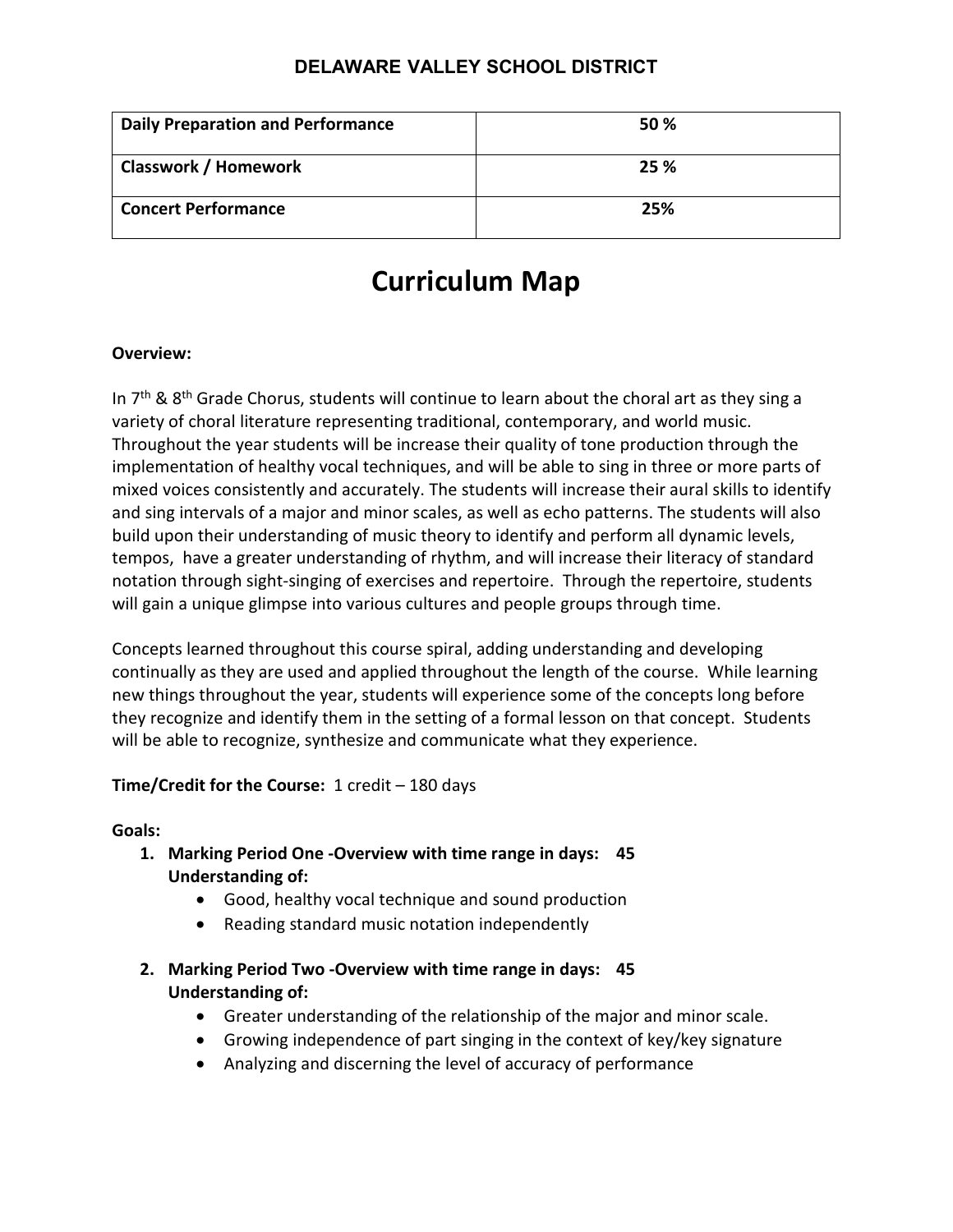#### **3. Marking Period Three -Overview with time range in days: 45 Understanding of:**

- Identification and reproduction of dynamics and their application to the written score
- Identification and reproduction of tempo and its application to the written score
- Understanding how to read rhythms in various meters in the context of repertoire and the written score
- **4. Marking Period Four –Overview with time range in days: 45 Understanding of:**
	- Singing independently while executing the pre-existing knowledge of sound production, aural skills, and theoretical knowledge
	- Maintaining one's own part while other voice parts are present
	- Analyzing and discussing the effectiveness of a performance based on prior knowledge taught and experienced earlier in the year

# **Big Ideas:**

**Big Idea # 1: Increase Quality of Tone Production**

- **Big Idea #2: Singing with Independence**
- **Big Idea #3: Echoing Patterns**
- **Big Idea #4: Identifying and Performing Intervals**
- **Big Idea #5: Music Literacy**
- **Big Idea #6: Rhythm**
- **Big Idea #7: Dynamics**
- **Big Idea #8: One must be prepared for a great performance.**

**Big Idea #2: Knowing the culture and intent of a work is necessary for a great performance.**

# **Primary Textbook(s) Used for this Course of Instruction**

The primary resource used in this course is the repertoire presented to and by the students.

Throughout the course the following will be utilized:

Melodic patterns, simple songs.

Scales, tonal patterns and melodic patterns.

Worksheets, repertoire, sight-singing books.

Recordings, Video examples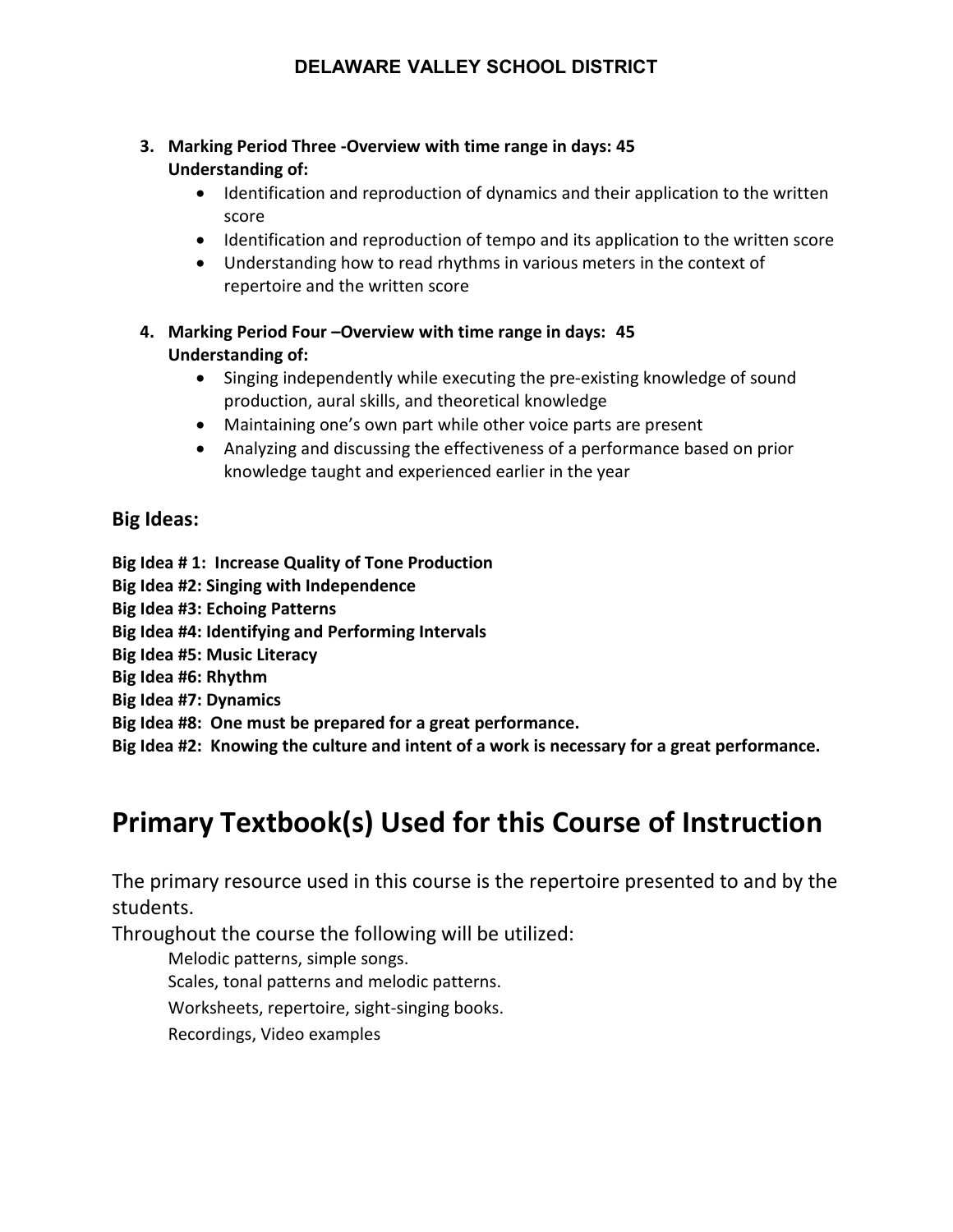# **Curriculum Plan**

#### **Unit 1: Vocal Production Time Range in Days: Ongoing**

#### **Pennsylvania Academic Standards Addressed:**

9.1.8.A, 9.1.8.B, 9.1.8.G, 9.1.8.H, 9.2.8.E, 9.3.8.A, 9.3.8.F

#### **National Core Arts Anchors addressed:**

MU:Pr4.1.E.8a, MU:Pr4.2.E.5a, MU:Pr5.3.E.8a, MU:Pr6.1.E.8a, MU:Pr6.1.E.5b, MU:Re7.1.E.8a, MU:Re9.1.E.8a, MU:Cn10.0.H.8a,

#### **Eligible Content:**

- Ability to identify and reproduce intervals within the range of an octave.
- Reproduce tonal patterns in both major and minor keys, up to 16 beats long.
- Apply this knowledge and understanding of intervals and tonal patterns to the context of choral repertoire.

#### **Objectives:**

- Students will synthesize elements of natural, healthy vocal production. (DOK Level 4)
- Students will identify the main characteristics of healthy vocal production. (DOK Level 1)
- Students will assess examples of impediments to natural and healthy vocal production. (DOK Level 3)
- Students will apply these concepts to performance of a varied repertoire of music. (DOK Level 4)

#### **Core Activities and Corresponding Instructional Methods:**

- Introduce concepts of natural, healthy singing. Interacting with students for each of the following ideas:
	- o Elements of natural, healthy breath.
	- o Explanation of openness of sound production.
- Upon hearing students sing simple melodies and/or patterns, the teacher will identify what students are doing well, and address areas to be corrected.
- Students will sing with proper technique in the context of choral repertoire.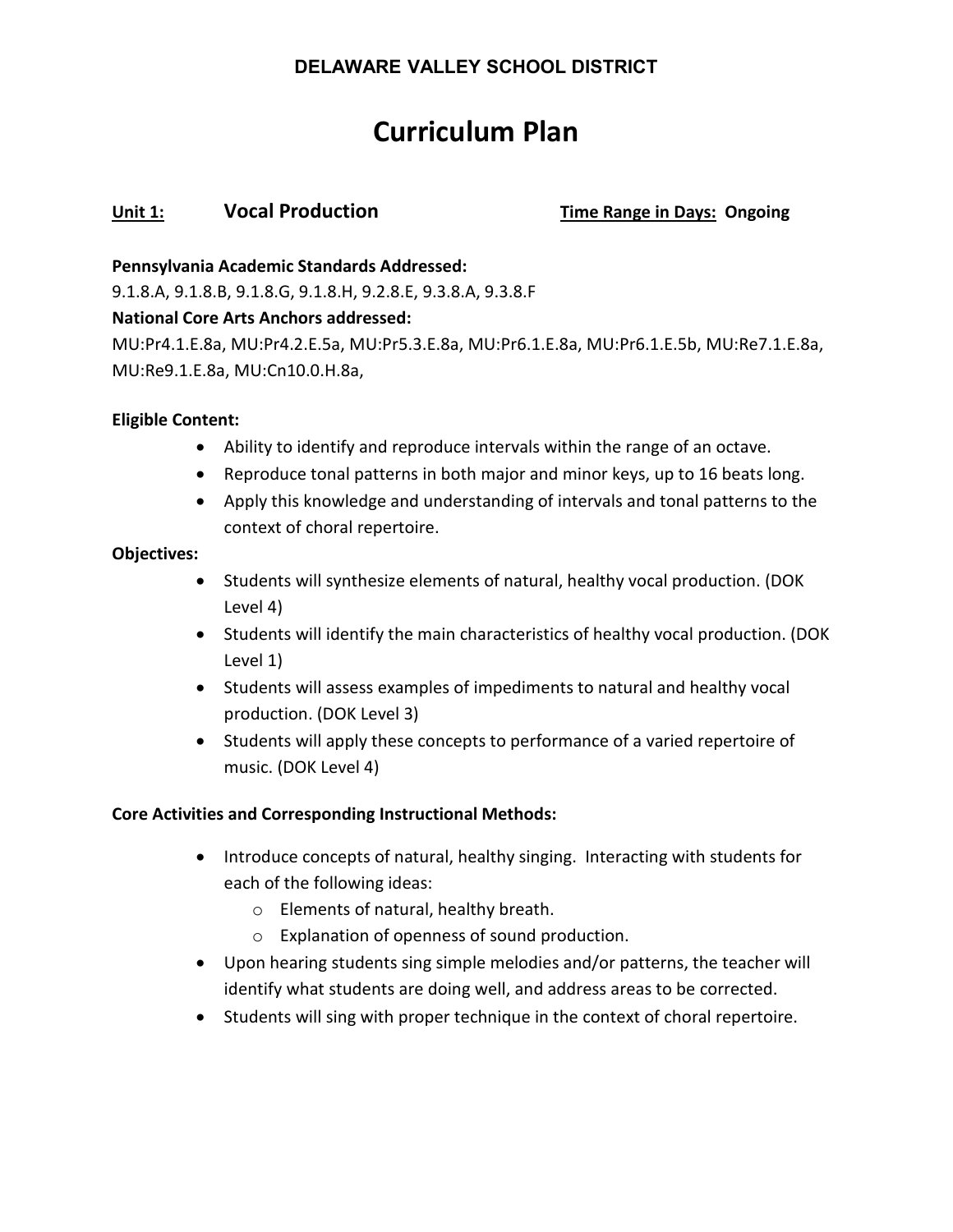#### **Assessments:**

| Diagnostic: | Daily teacher observation.                                                              |
|-------------|-----------------------------------------------------------------------------------------|
| Formative:  | Questioning of the contrast of sensation between doing it correctly vs.<br>incorrectly. |
| Summative:  | Sing excerpts of choral literature with natural, healthy production.                    |

### **Unit 2: Aural Skills Time Range in Days: Ongoing**

#### **Pennsylvania Academic Standards Addressed:**

9.1.8.A, 9.1.8.B, 9.1.8.C, 9.1.8.G, 9.1.8.J, 9.1.8.K, 9.2.8.E, 9.3.8.A,9.3.8.B, 9.3.8.F

#### **National Core Arts Anchors addressed:**

MU:Cr2.1.E.8a, MU:Cr3.1.E.8a, MU:Cr3.2.E.8a, MU:Pr4.1.E.8a, MU:Pr4.2.E.5a, MU:Pr5.3.E.8a, MU:Pr6.1.E.8a, MU:Pr6.1.E.5b, MU:Re9.1.E.8a, MU:Cn10.0.H.8a

#### **Eligible Content:**

- Given tonal examples increasing in length and tonal difficulty, students will echo these patterns to include up to five pitches in a variety of intervals.
- Students will be able to identify by ear basic intervals of major and minor scale in both ascending and descending format.

#### **Objectives:**

- Students will be able to identify and reproduce intervals within the range of an octave. (DOK Level 1)
- Students will be able to repeat tonal patterns in both major and minor keys, up to 16 beats long. (DOK Level 1)
- Students will be able to apply concepts in context to choral repertoire. (DOK Level 4)

#### **Core Activities and Corresponding Instructional Methods:**

- Students will sing major and minor scales and I, IV, & V tonal patterns, reviewing these until they can distinguish them from one another.
- Students will identify intervals within the scales and tonal patterns.
- Students understanding will be assessed by given melodic and tonal patterns to echo.
- Beginning with short, simple patterns, the length and difficulty will gradually increase.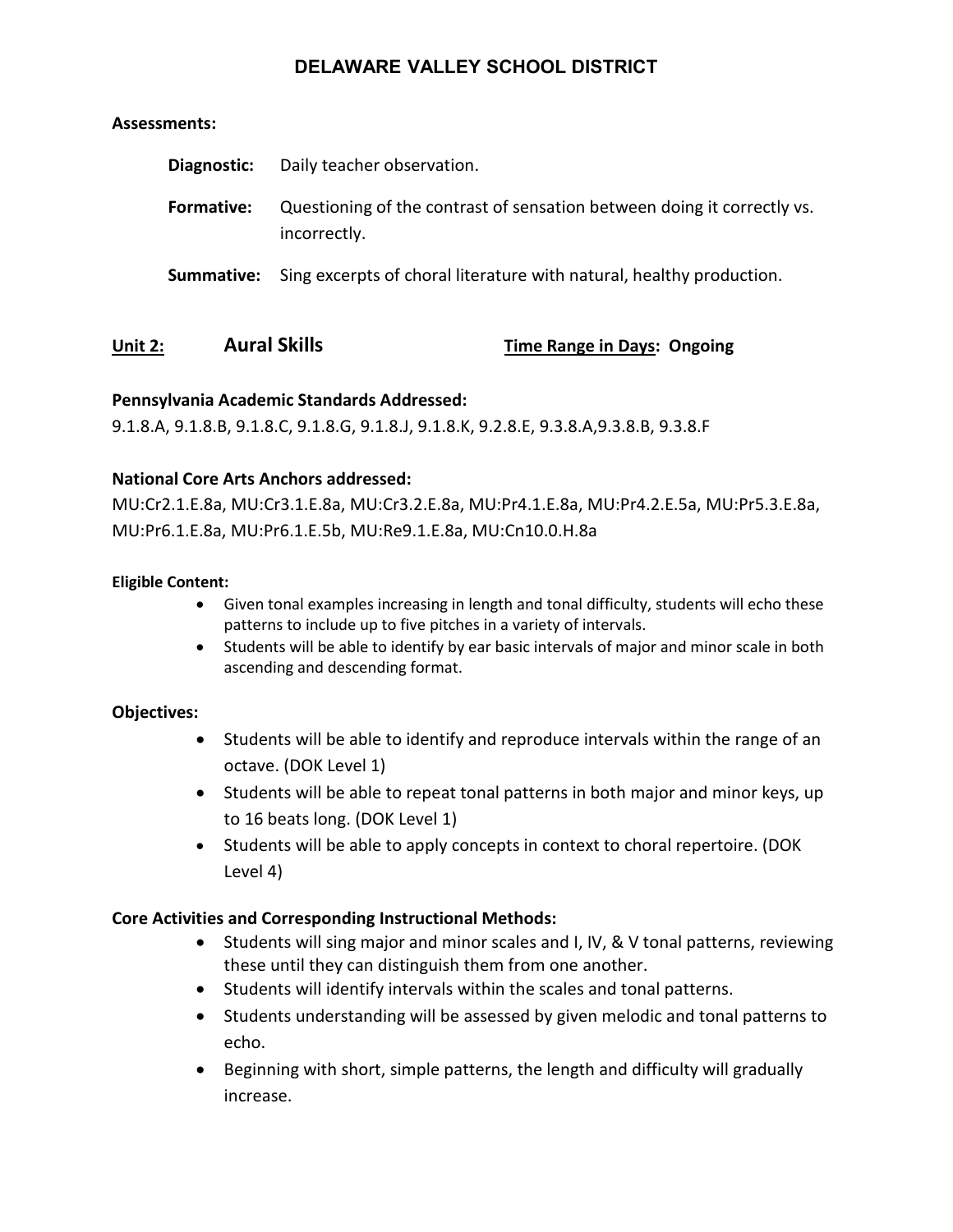#### **Assessments:**

#### **Diagnostic:**

• Daily observation and monitoring.

#### **Formative:**

• Assess the level of difficulty and length of the patterns students are able to identify.

#### **Summative:**

• Compare the level of difficulty and length of patterns that students experience success from the beginning of the session to the end, and from the beginning of the course to the end.

### **Unit 3: Theoretical Skills Time Range in Days: Ongoing**

#### **Pennsylvania Academic Standards Addressed:**

9.1.8.A, 9.1.8.B, 9.1.8.C, 9.1.8.G, 9.1.8.J, 9.1.8.K, 9.2.8.A, 9.2.8.D, 9.2.8.E, 9.2.8.G, 9.2.8.J, 9.2.8.K, 9.3.8.A, 9.3.8.B, 9.3.8.C, 9.3.8.D, 9.3.8.E, 9.3.8.F

#### **National Core Arts Anchors addressed:**

MU:Cr2.1.E.8a, MU:Cr3.1.E.8a, MU:Cr3.2.E.8a, MU:Pr4.1.E.8a, MU:Pr4.2.E.5a, MU:Pr4.3.E.8a, MU:Pr5.3.E.8a, MU:Pr6.1.E.8a, MU:Pr6.1.E.5b, MU:Re7.1.E.8a, MU:Re7.2.E.8a, MU:Re8.1.E.8a, MU:Re9.1.E.8a, MU:Cn10.0.H.8a, MU:Cn10.0.H.8a.

#### **Eligible content:**

- Students will be able to use the printed score of music to communicate what the composer intended.
- Understanding of accuracy of pitches, rhythms, and expression through correct tempo and dynamics.

#### **Objectives:**

- Students will be able to accurately read and notate music. (DOK Level 4)
- Students will be able to identify musical elements such as tempo and dynamics. (DOK Level 1)
- Students will be able to demonstrate proper rehearsal and performance techniques. (DOK Level 4)
- Students will formulate concepts to display appropriate performance practice. (DOK Level 3)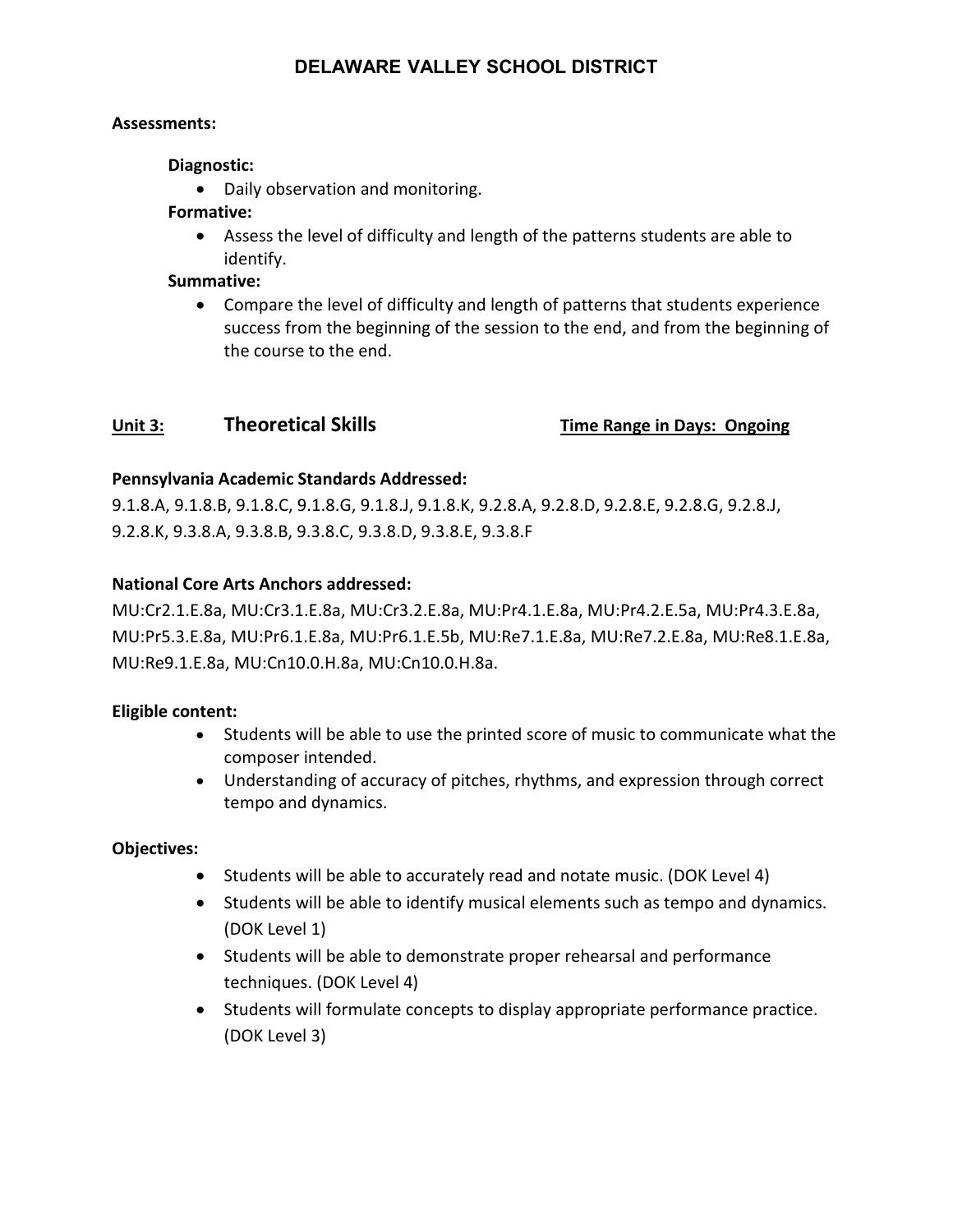#### **Core Activities and Corresponding Instructional Methods:**

- Students will review the purpose and meaning of key signatures.
- Students will be able to identify if a piece is major or minor, and be able to find the tonic (resting tone), both on the page, and to vocalize it.
- Students will be able to sight-sing through appropriate exercises and literature.
- Students will be able to identify and reproduce various markings of tempo and dynamics in both English and Italian, as well as through symbols.

#### **Assessments:**

#### **Diagnostic:**

- Daily observation
- Questioning

#### **Formative:**

- Demonstration of concepts
- Deeper level of questions.

#### **Summative:**

- Quiz on dynamics and tempo terms
- Sing examples of sight-singing

#### **Unit 4: Performance Skills Time Range in Days:** 40 Days

#### **Pennsylvania Academic Standards Addressed:**

9.1.8.A, 9.1.8.B, 9.1.8.C, 9.1.8.E, 9.1.8.F, 9.1.8.G, 9.1.8.H, 9.1.8.I, 9.1.8.J, 9.2.8.A, 9.2.8.B, 9.2.8.C, 9.2.8.D, 9.2.8.E, 9.2.8.G, 9.2.8.I, 9.2.8.J, 9.2.8.K, 9.2.8.L, 9.3.8.A, 9.3.8.B, 9.3.8.C, 9.3.8.D, 9.3.8.E, 9.3.8.G, 9.4.8.A, 9.4.8.B

#### **National Core Arts Anchors Addressed:**

MU:Cr3.1.E.8a, MU:Pr4.2.E.8a, MU:Pr5.3.E.8a, MU:Pr6.1.E.la, MU:Pr6.1.E.8b, MU:Re9.1.E.8a, MU:Cn10.0.H.8a

#### **Goals:**

• To understand the depth and level of preparation necessary for a piece of music to be performance-ready.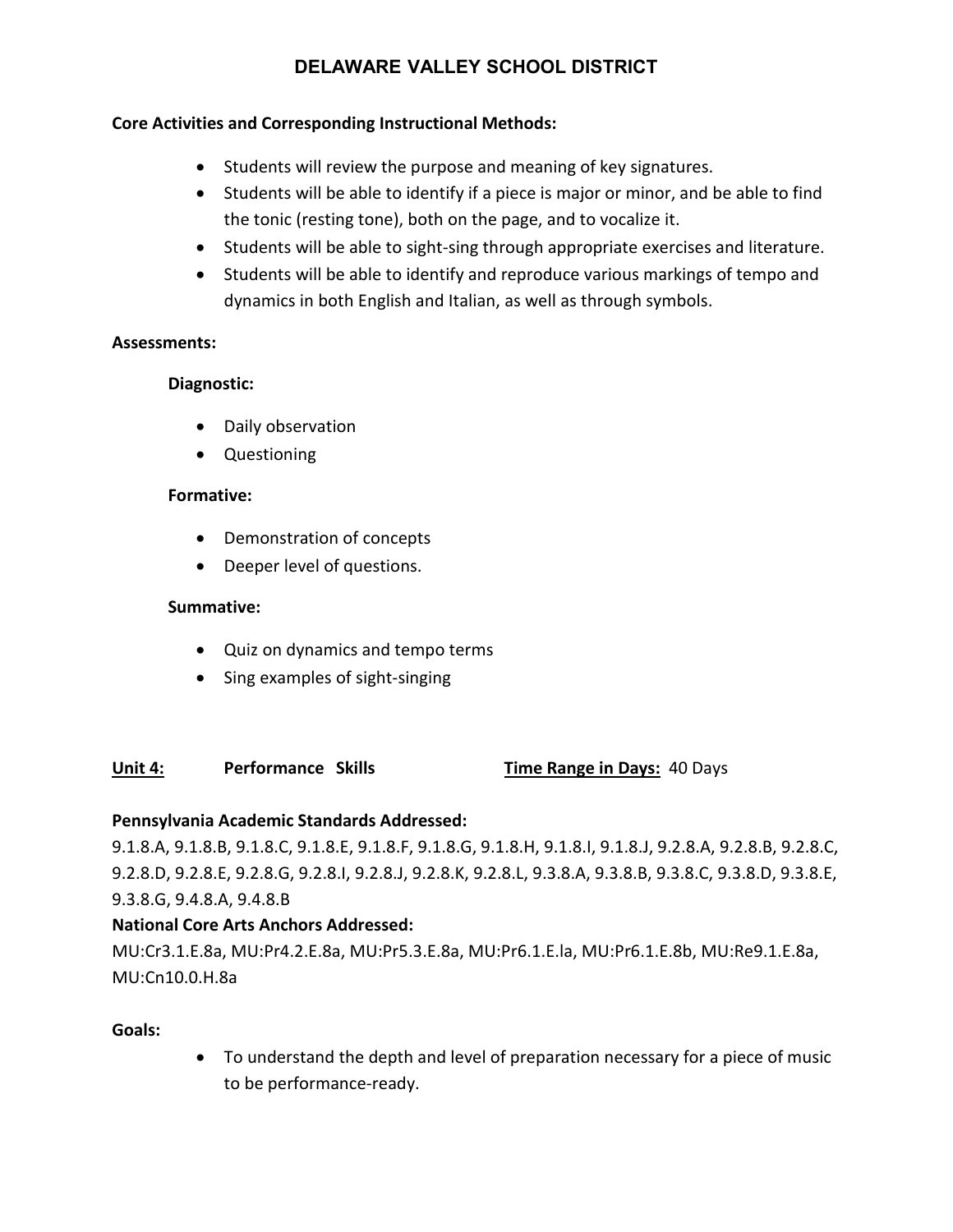• To gain confidence in their own music making, and to realize the experience of doing so in public.

#### **Objectives:**

• Students will apply their broad knowledge of the various characteristics of good choral singing to their repertoire in order to share a public performance. (DOK Level 4)

#### **Core Activities and Corresponding Instructional Methods:**

- Students will work through learning their repertoire on a daily basis.
- Students will analyze their work as they are learning; improving as many characteristics of the work as they can.
- Students will exemplify, alone, in small groups, and in larger groups, their own level of preparedness on parts of their repertoire. Following their examples, students will again analyze where they are personally.
- Students will listen to and watch recorded examples of well-prepared ensembles.
- Students will discuss what they need to do to be more performance-ready.

#### **Assessments:**

**Diagnostic:** Dailey questions/answers regarding where we are in preparation.

**Formative:** Students will display their ability to improve their own performance based on their own recognition of what needs to be improved upon.

**Summative:** Students will perform their repertoire in a public concert.